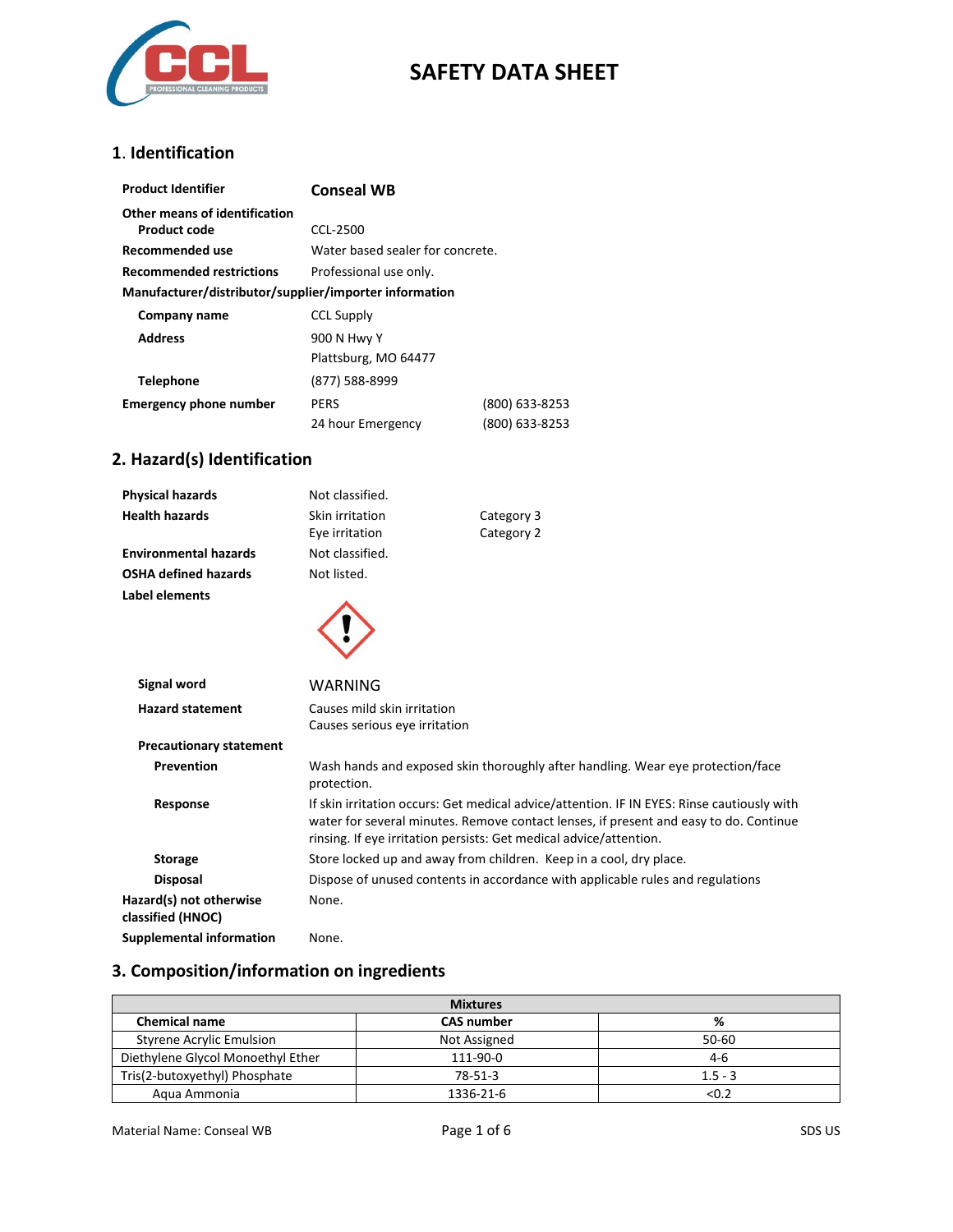

| Other components below reportable levels | 40-50 |
|------------------------------------------|-------|
|------------------------------------------|-------|

 $\mathsf{I}$ 

#### **4. First-aid measures**

| <b>Inhalation</b>                                                            | Move to fresh air. Call a physician if symptoms develop or persist.                                                                                                                 |
|------------------------------------------------------------------------------|-------------------------------------------------------------------------------------------------------------------------------------------------------------------------------------|
| Skin contact                                                                 | Remove contaminated clothing immediately and wash skin with soap and water. In case of<br>eczema or other skin disorders: Seek medical attention and take along these instructions. |
| Eye contact                                                                  | Rinse with water for at least 15 minutes. Remove contact lenses if present and easy to do.<br>Get medical attention if irritation develops and persists.                            |
| Ingestion                                                                    | Rinse mouth. Get medical attention if symptoms occur. Do not induce vomiting.                                                                                                       |
| Most important<br>symptoms/effects, acute and<br>delayed                     | Dermatitis. Rash. Causes skin irritation and serious eye irritation.                                                                                                                |
| Indication of immediate<br>medical attention and<br>special treatment needed | Provide general support measures and treat symptomatically. Keep victim under<br>observation. Symptoms may be delayed.                                                              |
| <b>General information</b>                                                   | Ensure that medical personnel are aware of the material(s) involved, and take precautions<br>to protect themselves. Wash contaminated clothing before reuse.                        |

## **5. Fire-fighting measures**

| Suitable extinguishing media                                        | Water fog. Foam. Dry chemical powder. Carbon dioxide $(CO2)$                                     |
|---------------------------------------------------------------------|--------------------------------------------------------------------------------------------------|
| Unsuitable extinguishing<br>media                                   | None known                                                                                       |
| Specific hazards arising from<br>the chemical                       | During fire, gases hazardous to health may be formed.                                            |
| Special protective equipment<br>and precautions for<br>firefighters | Self-contained breathing apparatus and full protecting clothing must be worn in case of<br>fire. |
| <b>Fire-fighting</b><br>equipment/instructions                      | Move containers from fire area if you can do so without risk.                                    |
| <b>Specific methods</b>                                             | Use standard firefighting procedures and consider the hazards of other involved materials.       |
| <b>General fire hazards</b>                                         | No unusual fire or explosion hazards noted.                                                      |

## **6. Accidental release measures**

| Personal precautions,<br>protective equipment and<br>emergency procedures | Wear appropriate protective equipment and clothing during clean-up. Wear eye/face<br>protection.                                                                                                                                                                 |
|---------------------------------------------------------------------------|------------------------------------------------------------------------------------------------------------------------------------------------------------------------------------------------------------------------------------------------------------------|
| <b>Methods and materials for</b><br>containment and cleaning up           | Caution – spillages may be slippery.                                                                                                                                                                                                                             |
|                                                                           | Large spills: Stop the flow of material, if this is without risk. Dike the spilled material, where<br>this is possible. Absorb in vermiculite, dry sand or earth and place into containers. Prevent<br>entry into waterways, sewer, basements or confined areas. |
|                                                                           | Small spills: Wipe up with absorbent material (e.g. cloth, fleece). Clean surface thoroughly<br>to remove residual contamination.                                                                                                                                |
|                                                                           | Never return spills to original container for re-use. For waste disposal, see section 13 of the<br>SDS.                                                                                                                                                          |
| <b>Environmental precautions</b>                                          | Avoid discharge into areas not consistent with package labeling.                                                                                                                                                                                                 |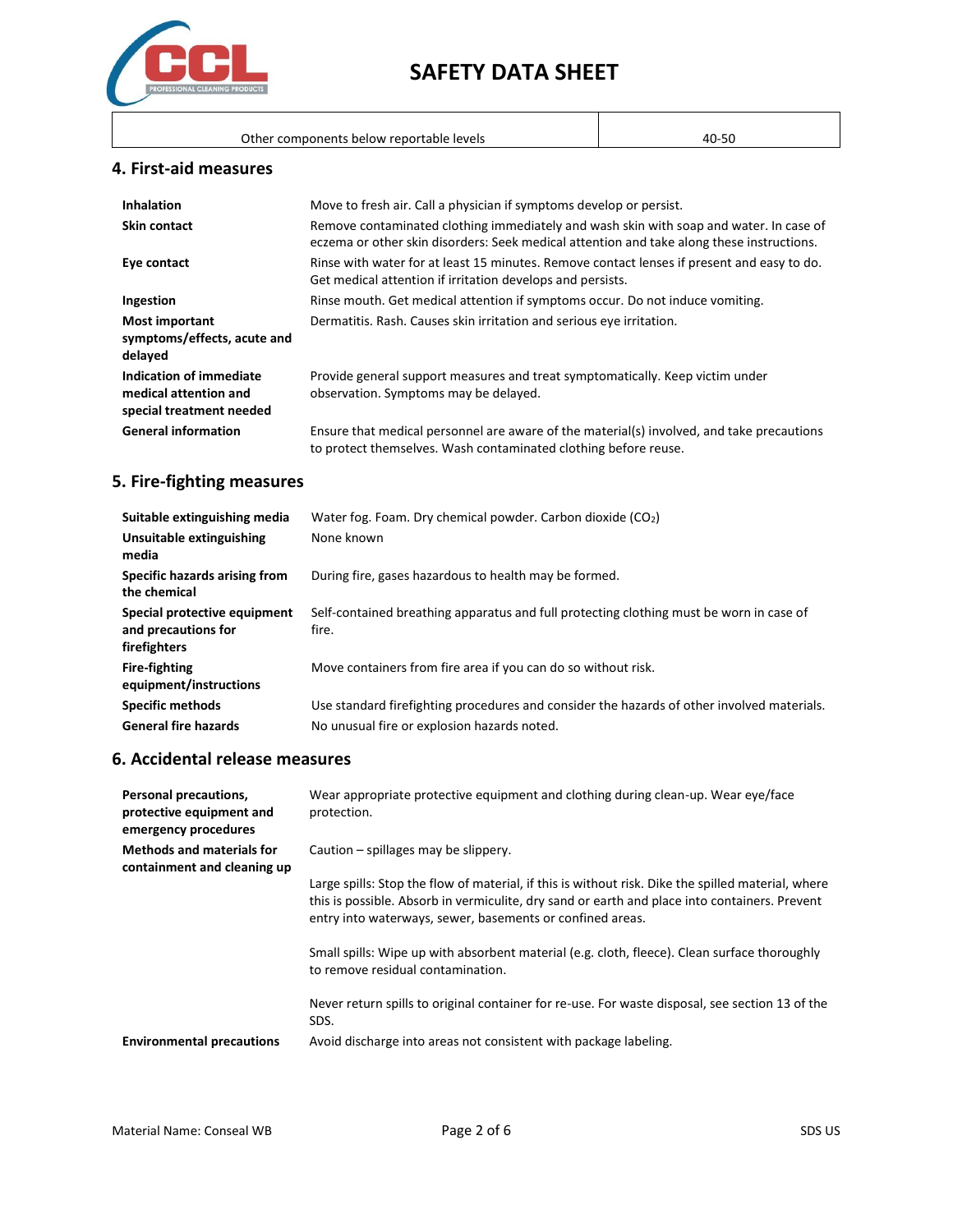

## **7. Handling and storage**

| <b>Precautions for safe handling</b>                               | Avoid contact with eyes, skin, and clothing. Avoid prolonged exposure. Wear appropriate<br>personal protective equipment. Observe good industrial hygiene practices. |                                                                                                                                                                                                                                                                                                                                                       |
|--------------------------------------------------------------------|----------------------------------------------------------------------------------------------------------------------------------------------------------------------|-------------------------------------------------------------------------------------------------------------------------------------------------------------------------------------------------------------------------------------------------------------------------------------------------------------------------------------------------------|
| Conditions for safe storage,<br>including any<br>incompatibilities | Store in original tightly closed container. Do not store in extreme conditions.                                                                                      |                                                                                                                                                                                                                                                                                                                                                       |
| 8. Exposure controls/personal protection                           |                                                                                                                                                                      |                                                                                                                                                                                                                                                                                                                                                       |
| <b>Occupational exposure limits</b>                                |                                                                                                                                                                      |                                                                                                                                                                                                                                                                                                                                                       |
| (2009)                                                             | U.S. AIHA Workplace Environmental Exposure Level (WEEL) Guide                                                                                                        |                                                                                                                                                                                                                                                                                                                                                       |
| <b>Components</b>                                                  | <b>Type</b>                                                                                                                                                          | Value                                                                                                                                                                                                                                                                                                                                                 |
| Diethylene Glycol Monoethyl<br>Ether                               | <b>TWA</b>                                                                                                                                                           | 25 ppm $(140 \text{ mg/m}^3)$                                                                                                                                                                                                                                                                                                                         |
| <b>Biological limit values</b>                                     |                                                                                                                                                                      |                                                                                                                                                                                                                                                                                                                                                       |
| None established                                                   |                                                                                                                                                                      |                                                                                                                                                                                                                                                                                                                                                       |
| <b>Appropriate engineering</b><br>controls                         | Emergency eye wash stations and showers should be readily accessible. Provide natural or<br>mechanical ventilation.                                                  |                                                                                                                                                                                                                                                                                                                                                       |
|                                                                    | Individual protection measures, such as personal protective equipment                                                                                                |                                                                                                                                                                                                                                                                                                                                                       |
| Eye/face protection                                                |                                                                                                                                                                      | Avoid contact with eyes. Wear safety glasses with side shields (or goggles).                                                                                                                                                                                                                                                                          |
| Skin protection                                                    |                                                                                                                                                                      |                                                                                                                                                                                                                                                                                                                                                       |
| <b>Hand protection</b>                                             | Wear appropriate chemical resistant gloves.                                                                                                                          |                                                                                                                                                                                                                                                                                                                                                       |
| Other                                                              | None.                                                                                                                                                                |                                                                                                                                                                                                                                                                                                                                                       |
| <b>Respiratory protection</b>                                      | Respiratory protection not required.                                                                                                                                 |                                                                                                                                                                                                                                                                                                                                                       |
| <b>Thermal hazards</b>                                             | Wear appropriate thermal protective clothing, when necessary.                                                                                                        |                                                                                                                                                                                                                                                                                                                                                       |
| <b>General hygiene</b><br>considerations                           |                                                                                                                                                                      | When using do not smoke or use chewing tobacco. Always observe good personal hygiene<br>measures, such as washing after handling the material and before eating, drinking, and/or<br>smoking. Routinely wash work clothing and protective equipment to remove contaminants.<br>Contaminated work clothing should not be allowed out of the workplace. |

# **9. Physical and chemical properties**

| Appearance                                 |                   |
|--------------------------------------------|-------------------|
| <b>Physical State</b>                      | Milky liguid.     |
| Color                                      | White.            |
| Odor                                       | Characteristic.   |
| <b>Odor threshold</b>                      | Not available.    |
| рH                                         | 7-8.              |
| Melting/freezing point                     | Not available.    |
| Initial boiling point and<br>boiling range | 212°F (100°C)     |
| Flash point                                | $>200^{\circ}$ F. |
| <b>Evaporation rate</b>                    | Not available.    |
| Flammability                               | Not available.    |
| <b>Flammability Limits</b>                 | Not available     |
| Vapor pressure                             | Not available.    |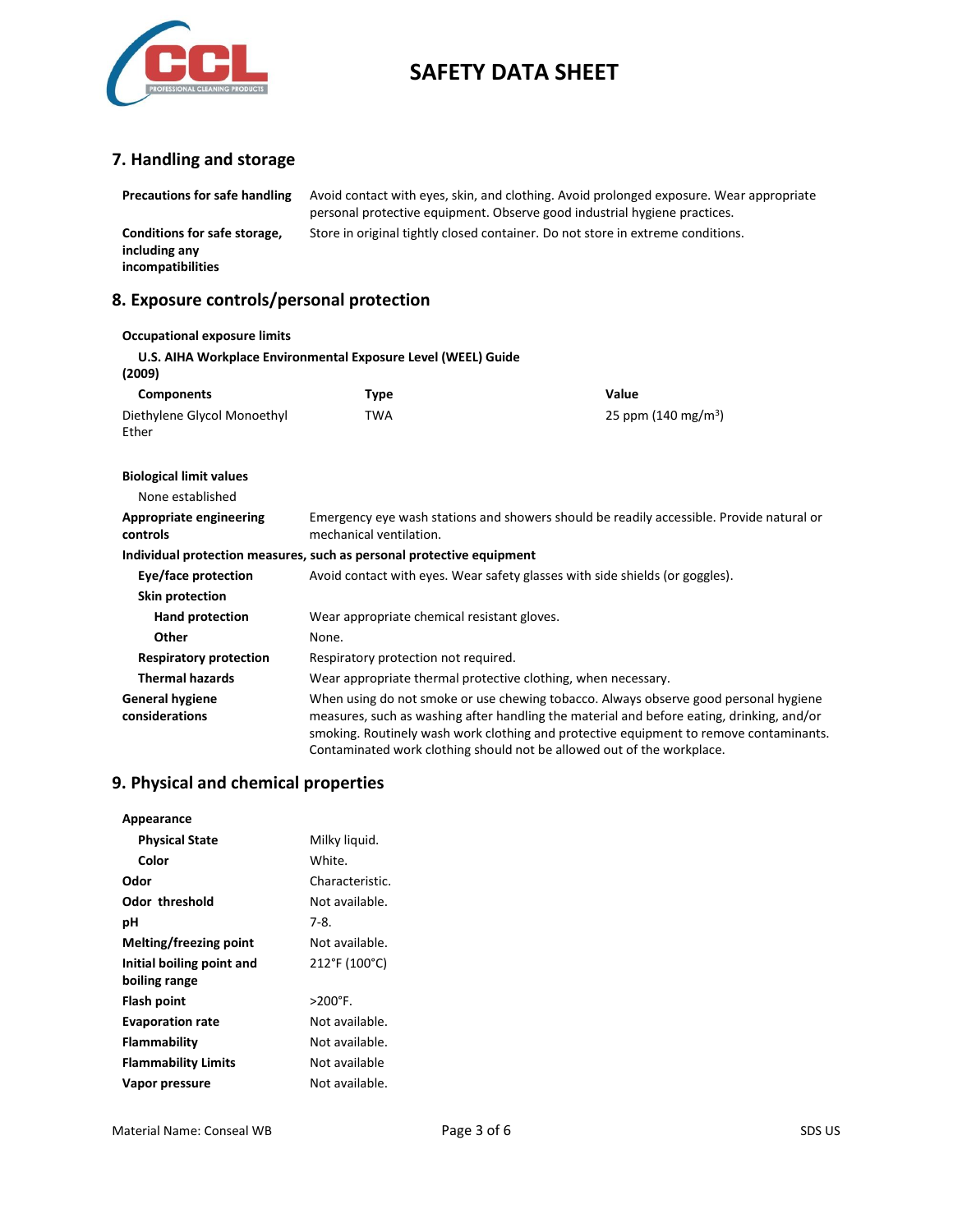

| Vapor density                    | Not available. |
|----------------------------------|----------------|
| <b>Specific gravity</b>          | 1.03           |
| Solubility in water              | Soluble.       |
| <b>Partition coefficient</b>     | Not available. |
| (n-octanol/water)                |                |
| <b>Auto-ignition temperature</b> | Not available. |
| <b>Decomposition temperature</b> | >212°F (100°C) |
| Viscosity                        | Not available. |

## **10. Stability and reactivity**

| Reactivity                                   | This product is stable and non-reactive under normal conditions of use.      |
|----------------------------------------------|------------------------------------------------------------------------------|
| <b>Chemical stability</b>                    | Material is stable under normal conditions.                                  |
| <b>Possibility of hazardous</b><br>reactions | Hazardous polymerization does not occur.                                     |
| <b>Conditions to avoid</b>                   | Heat $(> 200$ degrees $F)$ , flames                                          |
| Incompatible materials                       | Reactive metals (e.g. sodium, calcium, zinc) strong acids, oxidizing agents. |
| <b>Hazardous decomposition</b><br>products   | Carbon monoxide, carbon dioxide.                                             |

#### **11. Toxicological information**

| Information on likely routes<br>of exposure                                        |                                                                                                 |
|------------------------------------------------------------------------------------|-------------------------------------------------------------------------------------------------|
| Ingestion                                                                          | May result in headache and nausea.                                                              |
| <b>Inhalation</b>                                                                  | Mist is irritant to respiratory tract.                                                          |
| <b>Skin contact</b>                                                                | Repeated and/or prolonged skin contact causes skin irritation.                                  |
| Eye contact                                                                        | Liquid or mist causes serious eye irritation.                                                   |
| Symptoms related to the<br>physical, chemical and<br>toxicological characteristics | Dermatitis. Rash. May cause an allergic skin reaction, skin irritation, serious eye irritation. |
| <b>Acute toxicity</b>                                                              | Causes mild skin irritation and serious eye irritation.                                         |

| <b>Product - Conseal WB (CAS mixture)</b>                                  |                          |                                    |
|----------------------------------------------------------------------------|--------------------------|------------------------------------|
| <b>Exposure Class</b>                                                      | <b>Route and Species</b> | <b>Test Results</b>                |
| Acute                                                                      | Oral. rat                | $LD_{50}$ : >5,000 mg/kg estimated |
|                                                                            | Inhalation, rat          | ALC (4hr): 78.9 mg/L estimated     |
| *Estimates for product may be based on additional component data not shown |                          |                                    |

| <b>Skin corrosion/irritation</b><br>Serious eye damage/<br>irritation     | Causes mild skin irritation.<br>Causes serious eye irritation |
|---------------------------------------------------------------------------|---------------------------------------------------------------|
| Respiratory<br>sensitization                                              | Not classified.                                               |
| <b>Skin sensitization</b>                                                 | Not classified.                                               |
| Germ cell mutagenicity                                                    | Not classified.                                               |
| Carcinogenicity                                                           | Not considered a carcinogen.                                  |
| <b>OSHA Specifically Regulated Substances (29 CFR)</b><br>1910.1001-1050) | Not Listed.                                                   |
| <b>Reproductive toxicity</b>                                              | Not classified.                                               |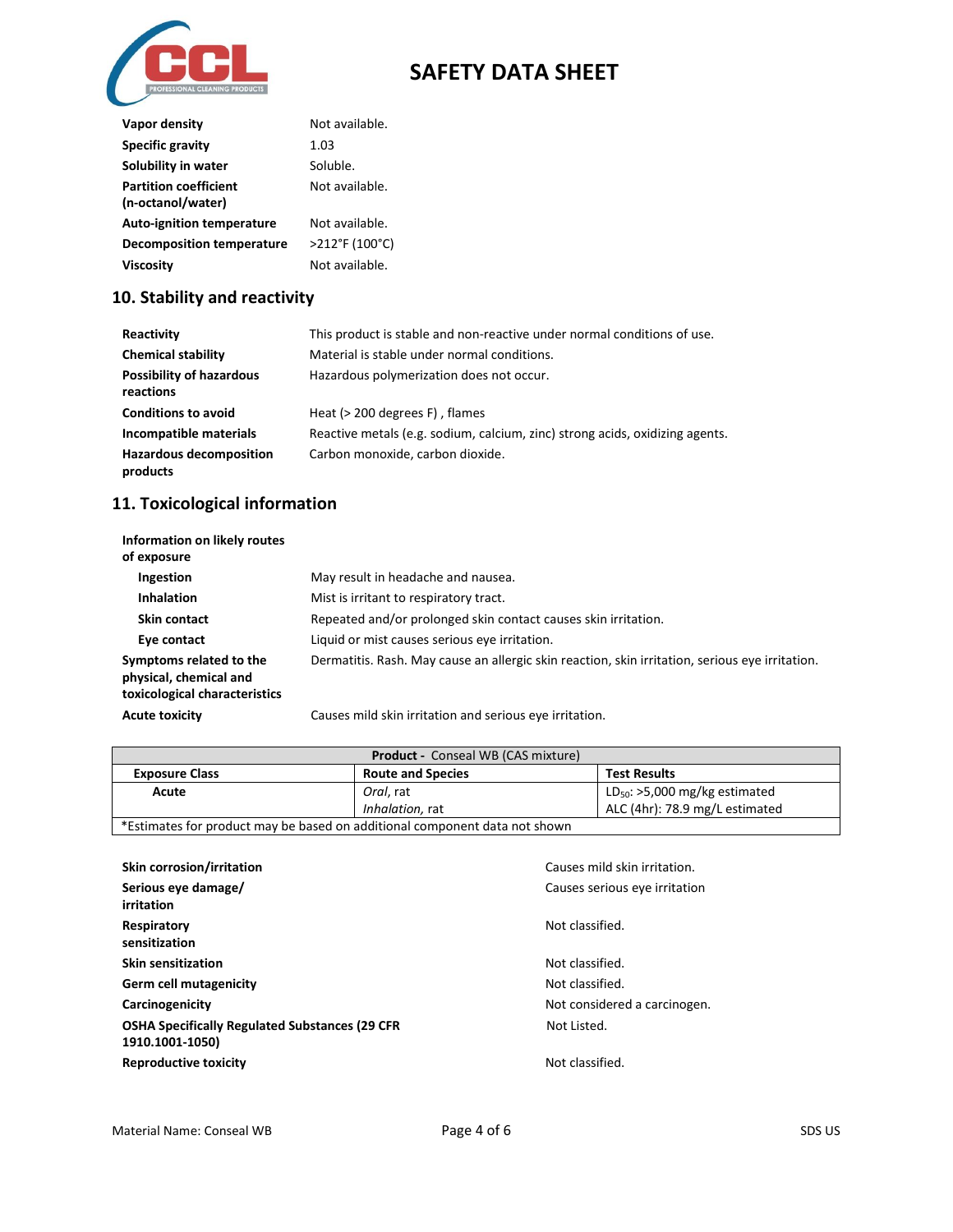

**Specific target organ toxicity – single exposure** Not classified. **Specific target organ toxicity – repeated exposure Aspiration hazard Aspiration hazard.** Not considered an aspiration hazard.

Not classified.

#### **12. Ecological information**

| <b>Ecotoxicity</b>                                                         |                |                                       |
|----------------------------------------------------------------------------|----------------|---------------------------------------|
| <b>Product - Conseal WB (CAS mixture)</b>                                  |                |                                       |
|                                                                            | <b>Species</b> | <b>Test Results</b>                   |
| Aquatic                                                                    |                |                                       |
| Crustacea                                                                  | Daphnia magna  | $EC_{50}(48hr)$ : 2482 mg/L estimated |
| *Estimates for product may be based on additional component data not shown |                |                                       |

| Persistence and degradability     | No data available. |
|-----------------------------------|--------------------|
| <b>Bio-accumulative potential</b> | No data available. |
| <b>Mobility in soil</b>           | Not available.     |
| Other adverse effects             | Not available.     |

#### **13. Disposal considerations**

| <b>Disposal instructions</b>          | Collect and reclaim or dispose in sealed containers at licensed waste disposal site. Dispose<br>of contents/container in accordance with local/regional/national/international regulations.                             |
|---------------------------------------|-------------------------------------------------------------------------------------------------------------------------------------------------------------------------------------------------------------------------|
| Local disposal regulations            | Dispose in accordance with all applicable regulations                                                                                                                                                                   |
| Waste from residues/unused<br>product | Dispose of in accordance with local regulations. Empty containers or liners may retain some<br>product residues. This material and its container must be disposed of in a safe manner.<br>(see: Disposal instructions). |
| Contaminated packaging                | Empty containers should be taken to an approved waste handling site for recycling or<br>disposal. Since emptied containers may contain product residue, follow label warnings<br>even after container is emptied.       |

#### **14. Transport information**

| <b>DOT</b>  | Not regulated as dangerous goods. |
|-------------|-----------------------------------|
| <b>TDG</b>  | Not regulated as dangerous goods. |
| <b>IATA</b> | Not regulated as dangerous goods. |
| <b>IMDG</b> | Not regulated as dangerous goods. |

#### **15. Regulatory information**

**US Federal regulations** .

**SARA 302 Extremely hazardous substance**

Not listed.

**SARA 304 Emergency release notification**

Not listed.

#### **SARA 311/312 Hazard Categories**

Immediate Hazard - Yes